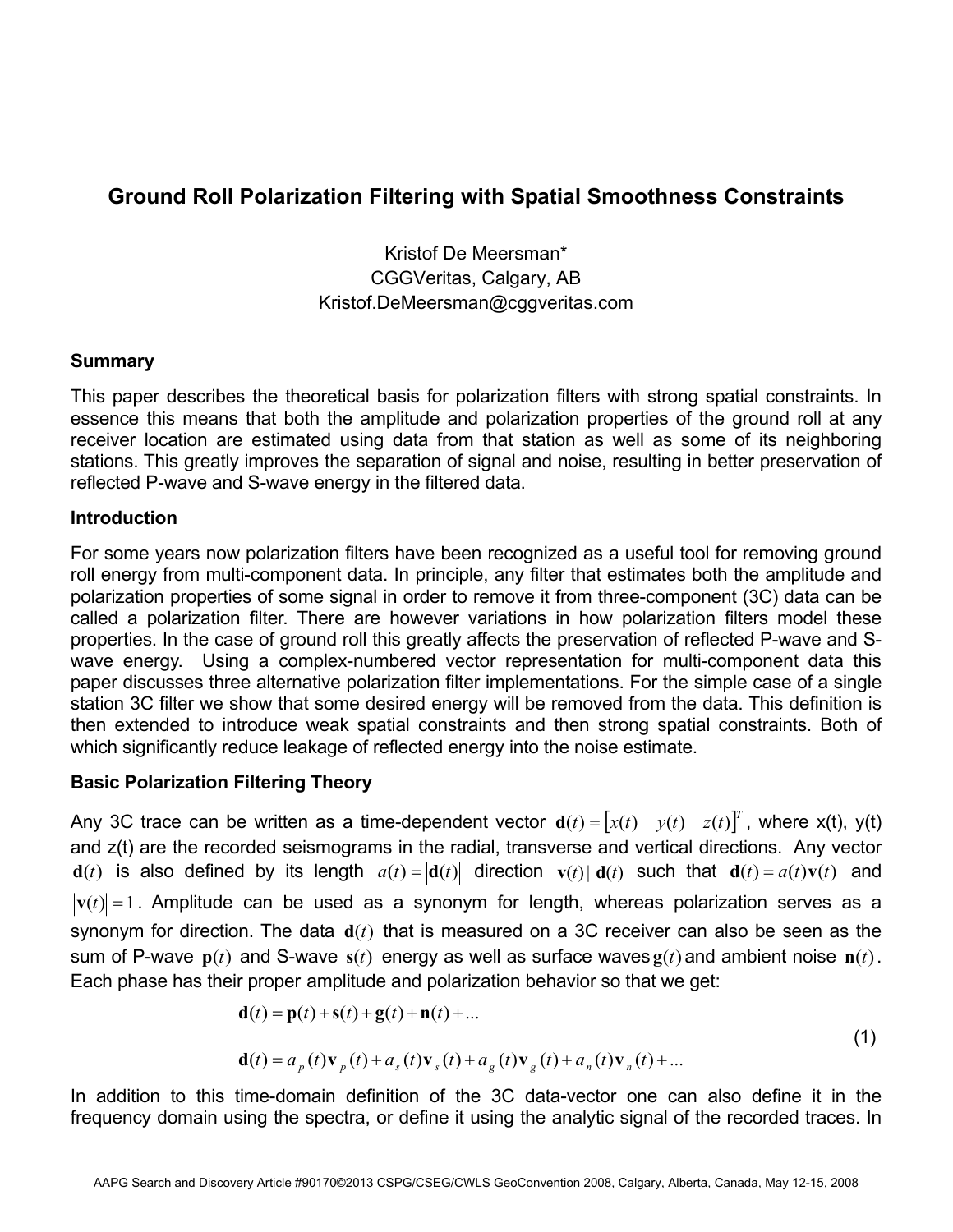either case we obtain a complex-numbered 3-element data-vector that varies with frequency (spectral definition) or time (analytic signal definition). The main advantage of the complex numbered analytic signal definition is that the 3C data can be described in terms of amplitude and phase variations as a function of time and component. Using a real numbered approach we would only be able to describe the 3C data in terms of amplitude variations with time and component. Handling both amplitude and phase information is particularly useful when dealing with ground roll. In the simple case, ground roll energy appears as an elliptical particle motion in the vertical radial plane. Surface anisotropy, layering and scattering may cause a tilting or perturbation of the ellipse, but in general, the elliptical ground roll model is a pretty good assumption. The main consequence of this elliptical motion is that the ground roll energy recorded on either component is simply a scaled and phase shifted copy of the other components. The use of a complex numbered parameterization makes sense in this case. Another distinction between real and complex numbered polarization vectors is that real vectors define directions, or linear polarizations whereas complex vectors can define elliptical as well as linear polarizations. Linear polarizations can be treated as ellipses with zero eccentricity and are therefore a subset of elliptical polarizations.

Figure 1 compares a real 3C example of ground roll with a synthetic 2D example of ground roll. The synthetic example was generated using the complex vector model just described for analytic signals. Vidale (1986) shows that a complex polarization vector  $\mathbf{v}_g(t)$  can be represented by a real ellipse (green) and a complex scalar  $a<sub>e</sub>(t)$ . This complex scalare can be decomposed into an instantaneous phase angle (blue) and amplitude (cyan). The particle position is found by multiplying the ellipse axis at a phase angle away from the semi-mayor axis with the instantaneous amplitude.





Figure1: *(left)* Example of ground roll particle motion taken from a real 3C dataset. Motion is approximately elliptical and confined to the radial plane. In this example some motion appears in the cross/transverse plane, probably as a result of near surface effects. *(top)* Modeled 2C ground roll particle motion. 3C ground roll motion can be modeled as a straightforward extension of the 2C case. The particle motion is explained using the complex vector model  $g(t) = a_e(t)v_e(t)$ . The complex polarization vector  $v_e(t)$  can be represented by a real ellipse (green) and the complex scalar  $q_a(t)$ can be decomposed into an instantaneous phase angle (blue) and amplitude (cyan).

From Equation 1 we learn that any ground roll polarization filter has to estimate both the ground roll amplitudes  $a_g(t)$  and polarization properties  $v_g(t)$  in order to remove it from the 3C data. The synthetic example in Figure 1 indicates that it is possible to model ground roll in terms of a stationary elliptical polarization and a rapidly changing complex numbered amplitude. The stationarity assumption for the polarization ellipse is quite flexible. On real data the polarization properties have to be stationary only over short time-windows (few noise periods), but are allowed to vary slowly with time. If these assumptions are met and if the ground roll energy represents more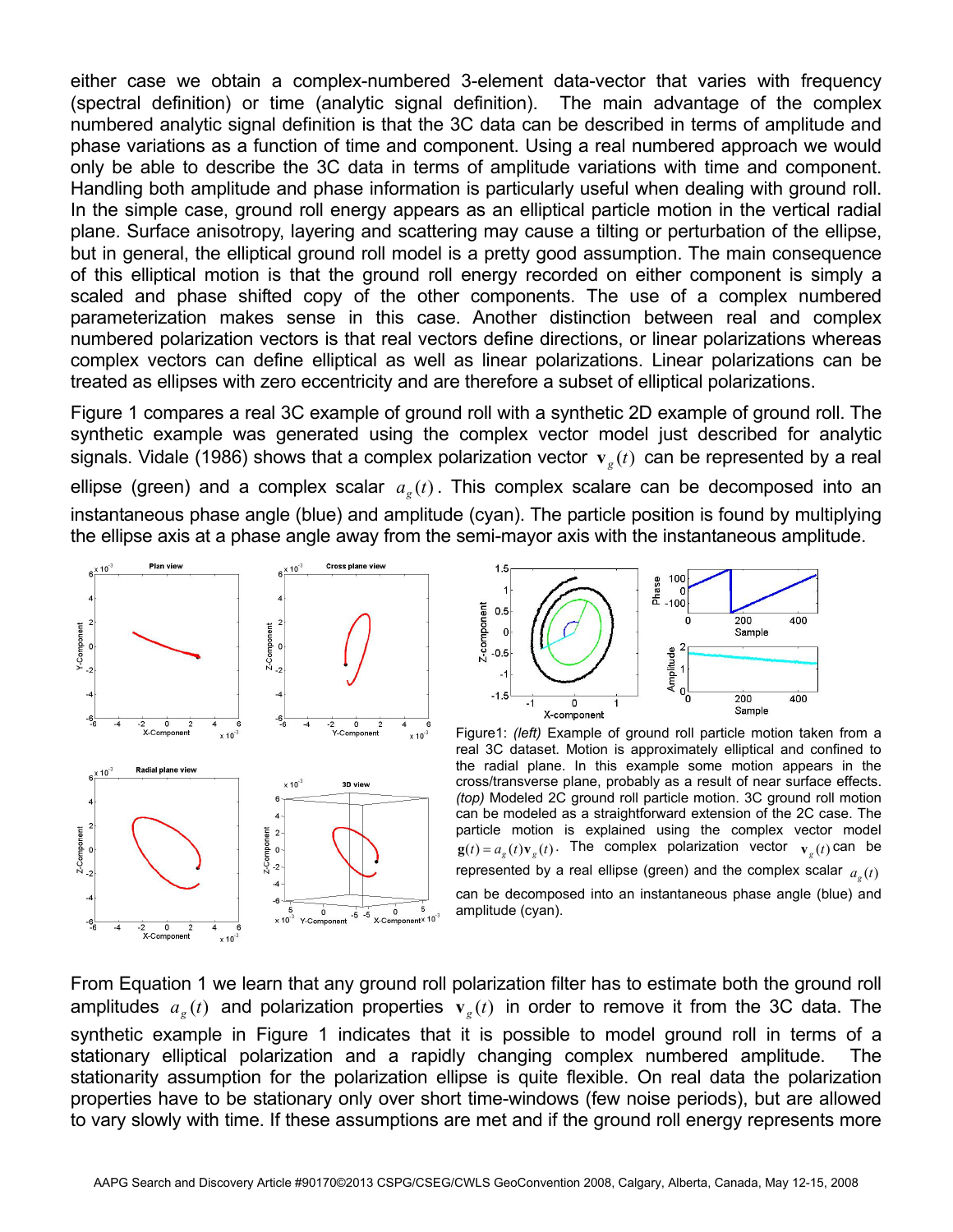than 50% of the recorded data then it is possible to estimate the polarization ellipse from the data. If **D**<sub>t</sub> is an N by 3 matrix that contains the data **d**(*t*) over a sliding time-window  $t \in \left[ t_{-N/2} - t_{N/2} \right]$  then the ground roll polarization vector estimate  $\tilde{v}_g(t) \approx v_g(t)$  can be found as the first eigenvector resulting from a Singular Value Decomposition (SVD) on  $\mathbf{D}_t$ , or a Principal Component Analysis  $\mathbf{D}_t^H \mathbf{D}_t$  with *H* indicating the Hermitian transpose. The ground roll amplitudes can now be found by projecting the data onto the polarization vector so that  $\tilde{a}_g(t) = \tilde{v}_g^H(t) d(t)$ . This projection to estimate the amplitudes of the signal of interest is the weak link in many polarization filters. If we take Equation 1 and combine this with the definition of  $\tilde{a}_g(t)$  we find:

$$
\widetilde{a}_g(t) = \widetilde{\mathbf{v}}_g^H(t)\mathbf{d}(t) = a_p(t)\widetilde{\mathbf{v}}_g^H(t)\mathbf{v}_p(t) + a_s(t)\widetilde{\mathbf{v}}_g^H(t)\mathbf{v}_s(t) + a_g(t)\widetilde{\mathbf{v}}_g^H(t)\mathbf{v}_g(t) + a_n(t)\widetilde{\mathbf{v}}_g^H(t)\mathbf{v}_n(t)
$$
\n(2)

From this we find that even if the ground roll polarization estimate is exact  $(\tilde{\mathbf{v}}_g(t) = \mathbf{v}_g(t))$  and  $\widetilde{\mathbf{v}}_g^H(t)\mathbf{v}_g(t)$  = 1) the ground roll amplitude estimate  $\widetilde{a}_g(t)$  will be contaminated with P-wave energy and S-wave energy unless  $\widetilde{\mathbf{v}}_g^H(t)\mathbf{v}_p(t) = 0$  and  $\widetilde{\mathbf{v}}_g^H(t)\mathbf{v}_s(t) = 0$ . In a typical example where the Pwaves and S-waves are polarized vertically and radially, and where the ground roll is polarized elliptically in the vertical radial plane this condition is *never* met. In other words: any polarization filter where the noise amplitudes are estimated by projecting the 3C data from a single receiver onto the noise polarization vector removes part of the desired signal.

# **Spatially Constrained Polarization Filtering Theory**

Spatially constraining the polarization filter may offer a solution to this problem. De Meersman and Ansorger (2007) used an extension where the sliding data-window **D***t* becomes an N by 3M matrix, with M the number of receiver stations. If the station of interest is positioned at the center of the data-window and if we thake the case of M=3 then we find:

$$
\mathbf{d}(t) = \begin{bmatrix} \mathbf{d}_1(t + \tau_1) \\ \mathbf{d}_2(t + \tau_2) \\ \mathbf{d}_3(t + \tau_3) \end{bmatrix} = a(t)\mathbf{v}(t) \quad \text{and} \quad \widetilde{a}_g(t) = \widetilde{\mathbf{v}}_g^T \mathbf{d}(t).
$$
 (3)

The values  $\tau_i$  are time-shifts so that the data from each receiver station  $\mathbf{d}_i(t+\tau_i)$  is approximately corrected for ground roll moveout. Typically no moveout correction is applied to data for the station at the window centre so that  $\tau_2=0$ . The 3M-element polarization vector  $\tilde{\mathbf{v}}_g(t)$  can be found in just the same way as for the single-station case by performing an SVD on **D***<sup>t</sup>* . Each 3-element subvector in  $\tilde{\mathbf{v}}_g(t)$  defines the polarization ellipse at its respective receiver station. When we look at the definition of the estimated noise complex amplitudes  $\tilde{a}_g(t) = \tilde{v}_g^T d(t)$  we find that this is in fact a weighted 3C stack of the moveout corrected data from stations in the sliding window. The data has been moveout corrected for ground roll so that ground roll energy adds up constructively and Pwave and S-wave energy interfere destructively. The advantage of this is clear: we obtain an estimate of the ground roll with an improved separation between wanted and unwanted signal compared to a single-station polarization filter aproach. This method is referred to as polarization filtering with weak spatial constraints.